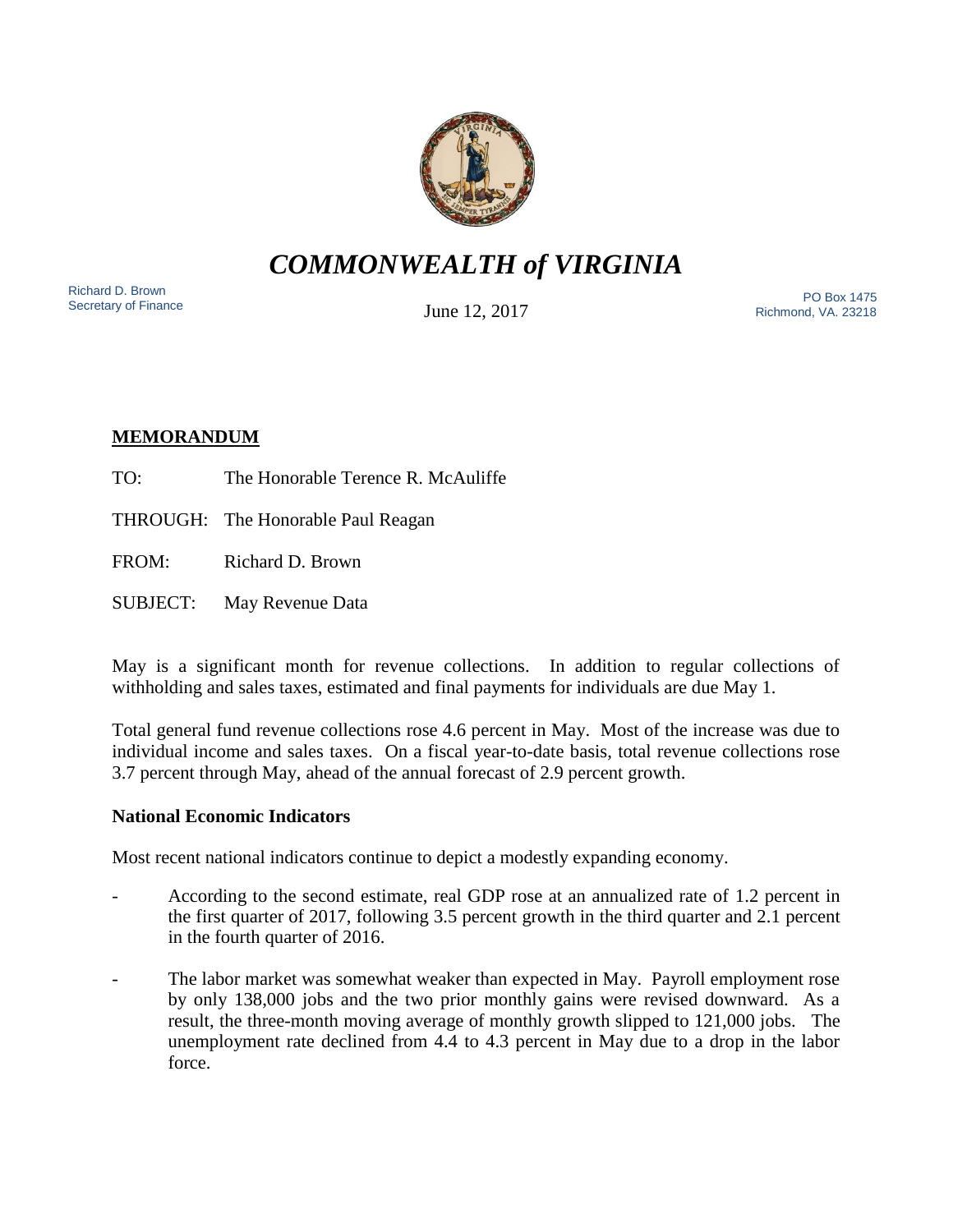June 12, 2017 Page 2 of 4

- Initial claims for unemployment fell by 10,000 to 245,000 during the week ending June 3. The four-week moving average rose by 2,250 to 242,000. The low level of claims is consistent with a healthy job market.
- The Conference Board's index of leading indicators rose 0.3 percent in April, with eight of the ten components contributing positively to the index.
- The Conference Board's index of consumer confidence dropped from 119.4 to 117.9 in May. The present conditions improved but the expectations components decreased for the month.
- Activity in the manufacturing sector was essentially flat in May. The Institute of Supply Management index rose from 54.8 to 54.9 and remains well above the expansionary threshold of 50.0.
- The CPI rose 0.2 percent in April after falling 0.3 percent in March and stands 2.2 percent above April 2016. Core inflation (excluding food and energy prices) rose by 0.1 percent and is 1.9 percent above a year ago.
- At its May meeting, the Federal Reserve kept the federal funds target rate at 0.75 to 1.0 percent.

## **Virginia Economy**

In Virginia, job growth slowed in April. Payroll employment rose 0.9 percent from April of last year. Northern Virginia posted growth of 1.4 percent; Hampton Roads declined 0.5 percent; and Richmond-Petersburg rose 0.7 percent. The seasonally adjusted unemployment was unchanged at 3.8 percent in April and stands 0.2 percentage points below April of 2016.

The Virginia Leading Index was unchanged in April after falling 0.1 percent in March. The U.S. leading index, initial claims for unemployment, and future employment improved in April while auto registrations fell. The indexes in Blacksburg, Harrisonburg, and Staunton rose in April while the Richmond, Charlottesville, Northern Virginia, Lynchburg, Hampton Roads, Bristol, and Winchester indexes declined. The index for Roanoke was unchanged.

### **May Revenue Collections**

Total general fund revenue collections rose 4.6 percent in May. Most of the increase was due to individual income and sales taxes. On a fiscal year-to-date basis, total revenue collections rose 3.7 percent through May, ahead of the annual forecast of 2.9 percent growth.

*Net Individual Income Tax (70% of general fund revenues)*: Through May, collections of net individual income tax rose 3.9 percent from the same period last year, ahead of the revised annual estimate of 2.9 percent growth. Performance in each component of individual income tax is as follows: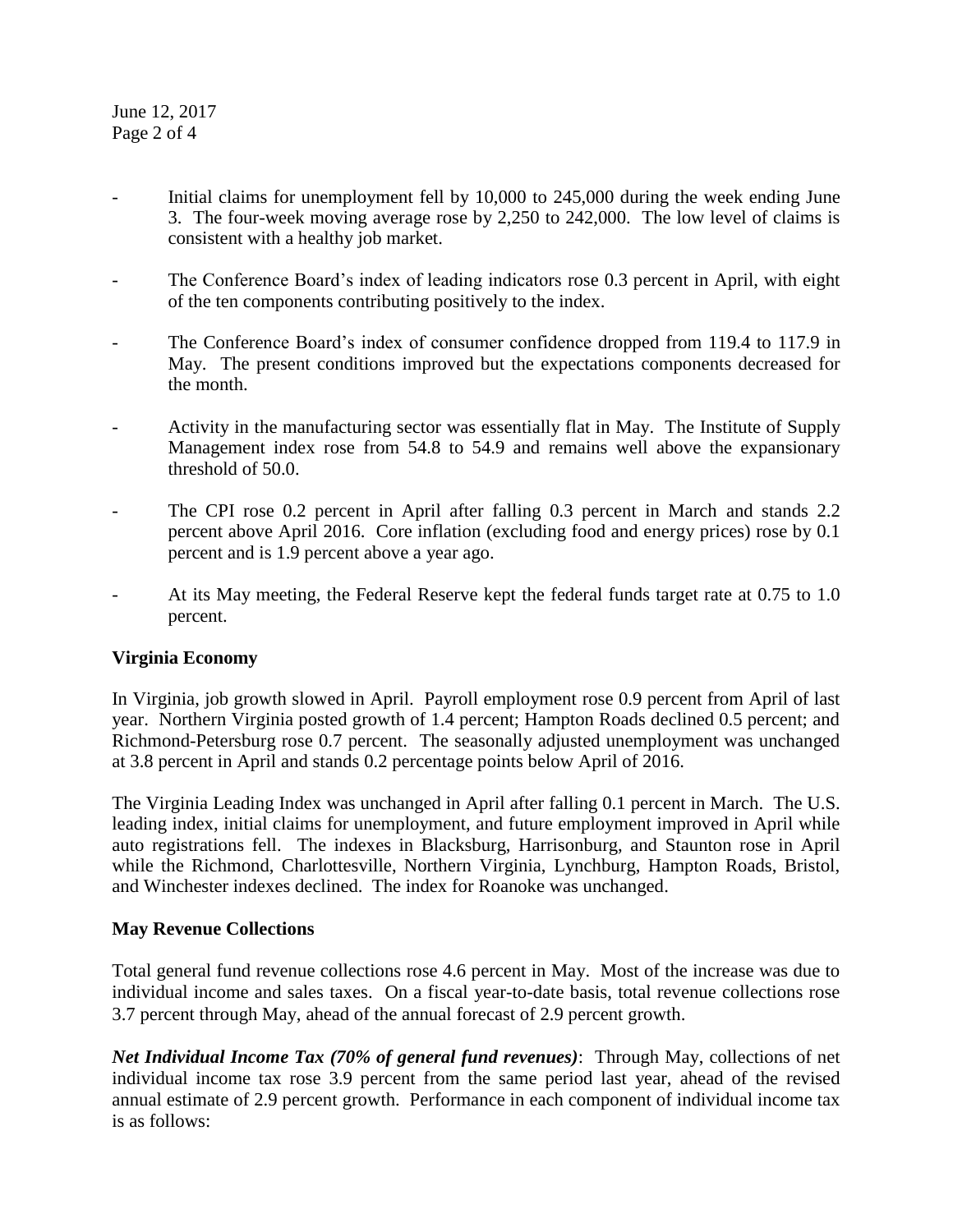June 12, 2017 Page 3 of 4

> *Individual Income Tax Withholding (63% of general fund revenues)*: With one additional deposit day, collections of payroll withholding taxes grew 8.2 percent for the month. Year-to-date, withholding collections are 5.1 percent ahead of the same period last year, ahead of the annual estimate of 3.6 percent growth.

> *Individual Income Tax Nonwithholding (16% of general fund revenues)*: May is a significant month for collections in this source. Final payments for tax year 2016 and the first estimated payment for tax year 2017 are both due at the beginning of May.

> Nonwithholding receipts were \$588.8 million in May compared with \$556.6 million in May of last year, an increase of 5.8 percent. Since a portion of final payments due May 1 are received in April, the two months must be analyzed together to accurately assess growth in this source. Taken together, nonwithholding collections in April and May were down 7.8 percent from the same period last year.

> To date, about 89 percent of the nonwithholding forecast has been collected, and year-todate collections are 2.2 percent below the same period last year, trailing the annual estimate of a 0.7 percent decline. The final estimated payment for this fiscal year is due in June. To make the estimate, collections must reach \$348.1 million in June. Last year, \$308.6 million was received in June.

> *Individual Income Tax Refunds*: The Department of Taxation issued \$179.0 million in refunds in May compared with \$125.3 million last year. Since the start of the filing period beginning January 1, TAX has issued about 49,000 fewer refunds than the same period last year. The average refund size is up about 7 percent. Year-to-date, refunds have risen 1.1 percent, trailing the annual estimate of 1.5 percent growth.

*Sales Tax (18% of general fund revenues)*: Collections of sales and use taxes, reflecting April sales, rose 4.1 percent in May. On a year-to-date basis, collections have risen 1.6 percent, trailing the annual estimate of 2.8 percent growth. Adjusting for the accelerated sales tax program, sales tax collections have increased 1.6 percent year-to-date, lagging the forecast.

*Corporate Income Tax (4% of general fund revenues)*: May is not typically a significant month for collections in this source, as final or extension payments are mainly due only from retailers who usually have a January 31 close to their fiscal year. Such payments vary significantly from year to year. Collections of corporate income taxes were \$25.7 million in May, compared with receipts of \$20.2 million in May of last year. Year-to-date collections have increased 7.5 percent from the same period last year, ahead of the revised annual estimate of 3.8 percent growth.

*Wills, Suits, Deeds, Contracts (2% of general fund revenues)*: Collections of wills, suits, deeds, and contracts – mainly recordation tax collections – were \$38.4 million in May, compared with \$34.3 million in May of last year for an increase of 12.0 percent. On a year-to-date basis, collections are up 8.3 percent, close to the annual forecast of 8.0 percent growth.